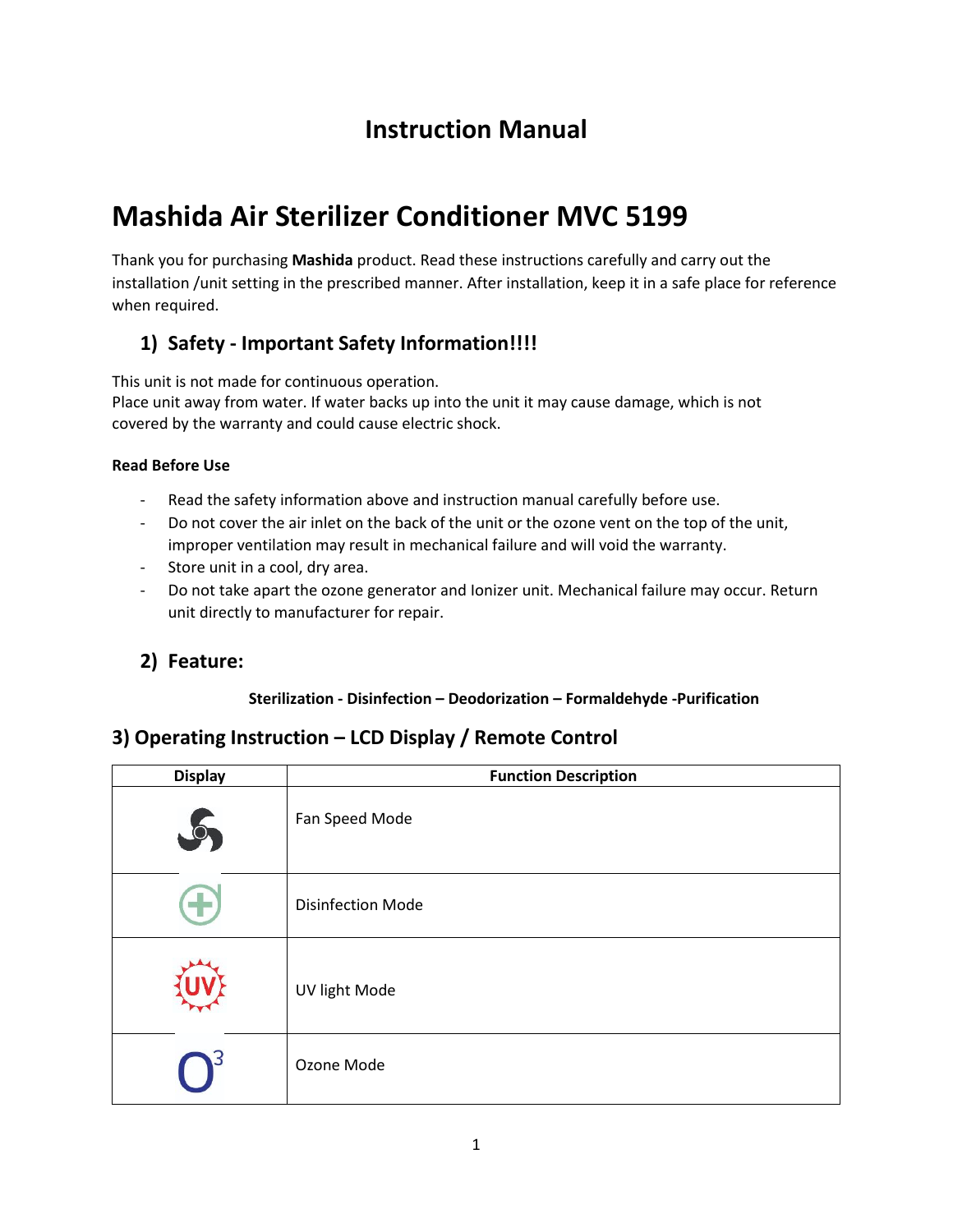| <b>Key</b>           | <b>Function Description</b>           |  |  |
|----------------------|---------------------------------------|--|--|
|                      | ON/OFF                                |  |  |
|                      | <b>Timer setting</b>                  |  |  |
| <b>Air lon</b>       | Ionizer ON/OFF Mode                   |  |  |
| <b>Mode</b><br>L/M/H | Low, Medium, High fan speed selection |  |  |
| <b>Swing</b>         | Air flow direction                    |  |  |
| <b>UVC</b>           | UV light ON / OFF Mode                |  |  |
| <b>Ozone</b>         | UVC light ON/ OFF Mode                |  |  |
| <b>Timing</b>        | $+/- (1-24 hours)$                    |  |  |

### **You can set your own favorite setting :**

#### *Cover area: 1,000 sq. / per hour*

#### **For Ionizer - ON/OFF**

known to be effective against Covid-19.

They utilize a high voltage to generate and release charged negative ions into the air, which stick to the viruses, thereby killing them.

Once the viruses are destroyed and no longer pose further harm, they are then stuck to other charged surfaces like walls and tables which can be easily wiped down.

#### **For UV Light –ON/OFF**

As data has shown that UV light can kill the coronavirus. An effective way to kill viruses such as the coronavirus in the filter /air.

#### **For UV-C Light (ozone) –ON/OFF**

Radiation is a known disinfectant for air, surfaces, objects and water that can help mitigate the risk of acquiring an infection and has been used extensively for more than 40 years.

All bacteria and viruses tested to date (many hundreds over the years, including various coronaviruses) respond to UV-C disinfection .In laboratory testing, our UV-C light sources inactivated 99% of SARS-CoV-2 virus on a surface with an exposure time of 6 seconds.

#### **Disinfection** and **sterilization**

Both **decontamination** processes. While **disinfection** is the process of eliminating or reducing harmful microorganisms from inanimate objects and surfaces, **sterilization** is the process of killing all microorganisms.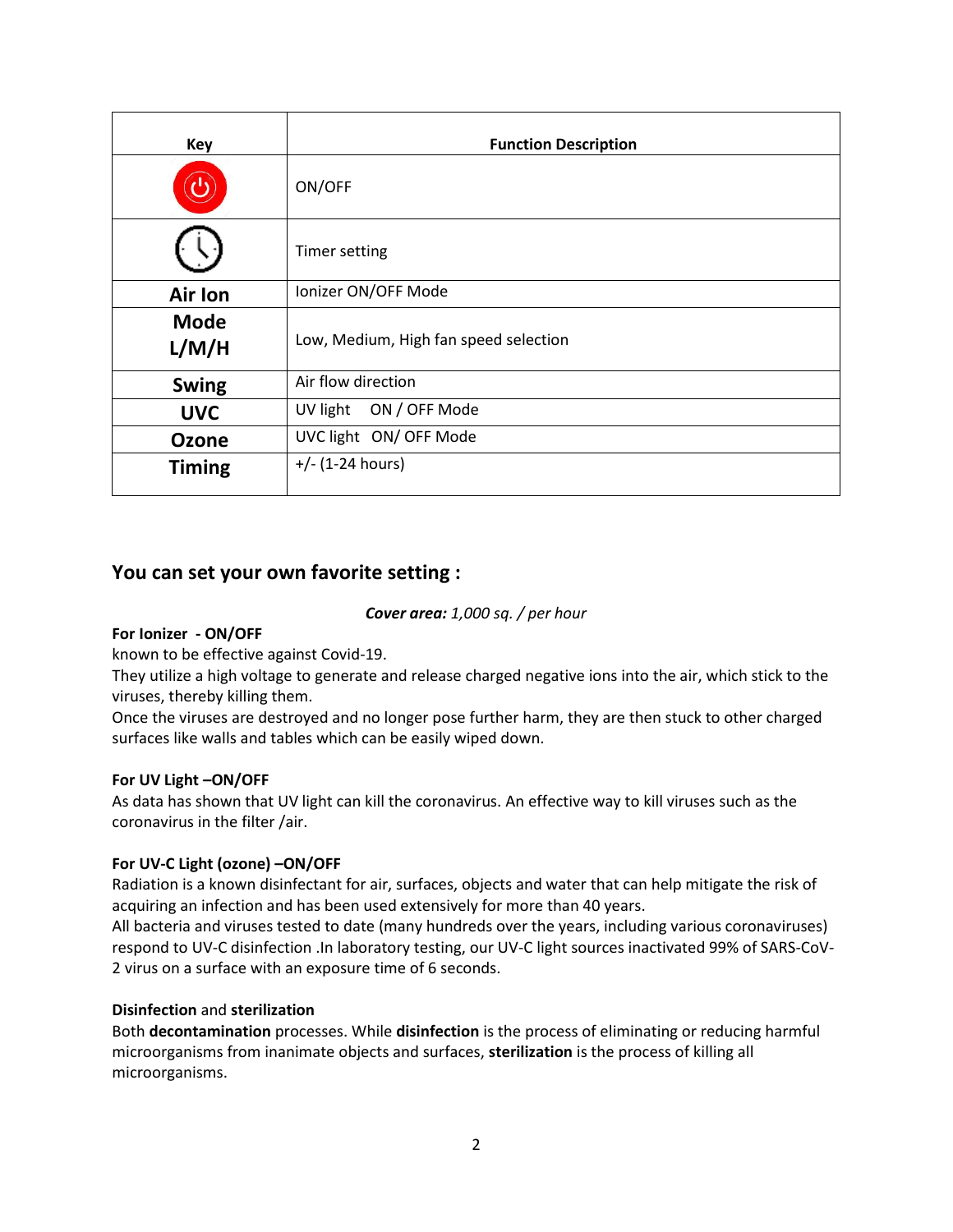# *FACT SHEET*:

#### **Using Precision-filtered Ultraviolet Light to Kill COVID-19 on Surfaces**

A common expression in English says that "Sunlight is the best disinfectant," but this has turned out to be much more than a figure of speech. **Ultraviolet light**, the same wavelength of sunlight that causes tanning or sunburns, has long been used to sterilize medical equipment and other tools without the need for chemical treatments that can potentially be harmful or produce chemical-resistant pathogens. It works because the high energy of UV light can break apart the chemical bonds of molecules inside microorganisms, preventing them from functioning or reproducing. These high energy levels, however, can also damage the cells in our bodies, so traditional UV disinfection systems must use closed containers to shield our skin and eyes, making them impractical for large areas and impossible for use in occupied rooms.

#### **Adapting Ozone to Fight COVID-19 in the Air**

Oxygen is perhaps the most vital element for human life, but it can also be a powerful weapon against coronavirus. The oxygen we breathe is actually molecular oxygen, which is made up of two oxygen atoms tightly bonded together. When on their own, lone oxygen atoms will react with, or oxidize, nearly anything, making them extremely effective for killing bacteria. **Ozone** is special but easy-to-produce form of oxygen made up of three atoms bonded together. Because the molecule is unstable, it quickly breaks apart into a two-oxygen molecule and a microorganism-killing single oxygen atom. Ozone released into the air reverts back to ordinary molecular oxygen within a short time, leaving no harmful residues behind, making it a much more environmentally friendly disinfectant than bleach or other chlorine-based cleansers. Additionally, microorganisms cannot build up resistance to oxygen as they can to antibiotics. Based on this knowledge, Professor Takayuki Murata of Fujita Medical University in Aichi Prefecture, not far from Nagoya, Japan began investigating whether ozone could be safely used as a preventive measure against coronavirus.

**Ozone** had been tested as a disinfectant in the past, and had been shown to be effective against viruses like the one that causes COVID-19. Unfortunately, ozone can be harmful if inhaled in high enough concentration, and previous testing had only been done at levels that would be dangerous for people. These tests had shown that ozone was effective for quickly disinfecting closed-off spaces, but they were impractical for disinfecting spaces used by many people throughout the day, or which could not easily be sealed off.

Professor Murata's team looked into whether ozone could be effective against coronavirus at concentrations low enough to be safe for people. **The maximum limit for ozone was set at 0.1 part per million (ppm),** so they began their investigations with concentrations of just 0.1ppm. **What they found was that maintaining a continuous low concentration could kill about 95% of infectious viruses.** Furthermore, at concentrations of just **0.05ppm, a level that is completely safe for people, the same reduction in virus levels.** This meant that very low concentrations of ozone could be used to continuously disinfect high-traffic areas. Professor Murata's findings have already led several hospitals to install ozone generators in their waiting areas and patient rooms, and they are starting to be adopted for use in taxis and public transportation.